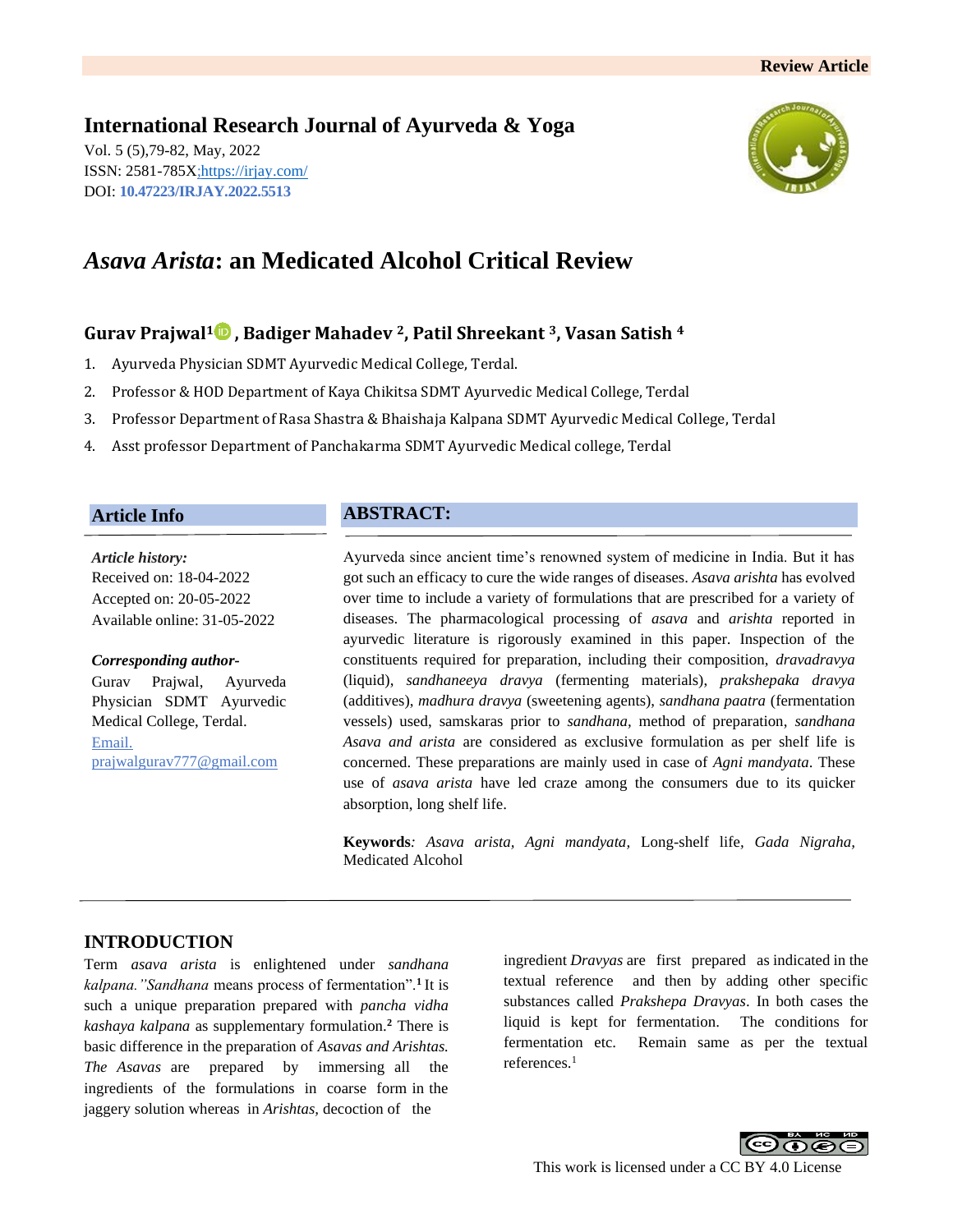#### **Historical Background**:

References of these preparations are available since Vedic period e.g.: preparation of soma rasa for gods and sura for humans in Yajurveda & Rig-Veda. Terminologies like *asava, arista, prasanna, medaka*, etc. and vessels used for manufacturing are also mentioned. Post Vedic period depicts the advanced technology of using *sandhaneeya dravya* (fermenting agents) like *dhataki pushpa* (Woodfordia fruticosa) or *madhuka pushpa* (Madhuca indica) in manufacturing.<sup>3</sup>

### *Charaka Samhita*:

Charaka described *asava* which are prepared from plant sources like, *dhanya, phala, mula, sara ,puspa ,kanda, patra ,twak, sarkara*. Also, he explained 84 *asavas* could be prepared from above mentioned sources.<sup>4</sup>

### *Sushruta Samhita:*

Sushruta used some fermented products as anaesthetics.Also he mentioned 21 fermented asava arista and 46 madya products. He was first to differentiate between asava and arista.<sup>4</sup>

#### *Ashtang Hridaya:*

Vagbhat was first to explain use of *Woodfordia fruticosa* for fermentation. 4

Table no 1. NUMBER OF ASAVA ARISTA IN DIFFERENT TEXTS:<sup>3</sup>

#### **ESSENTIAL INGREDIENTS**:

- *1] Kwatha dravya*
- *2] Dravadravya*
- *3] Madhura dravya*
- *4] Prakespaka dravya*
- *5] Sandhana dravya*

Table 2: showing ratio of required materials<sup>3</sup>

#### **Method Of Preparation**:

The drugs are taken in specified quantity and made into *Kwatha (decoction) for Arista or swarasa* (expressed juice) for *Asava, then madhura dravya* (sweetening agents) *sarkara (sugar) or madhu (honey) or guda (jaggery) is added. Kinva (sediments containing yeast cells) is added and kept for sandhana in sandhana paatra* to which l*epa*  (smearing) of *mamsi, maricha, lodra* is applied. Mouth of the vessel is then properly sealed (*sandhibhandana)* and kept for fermentation. Once *jaatarasa* (confirmatory test) is seen it should be filtered through a cloth $3$ 

#### **Fermentation Process:**

During autumn and summer seasons, fermentation takes place in 6 days. In winter, it takes 10 days. During rainy season and spring, fermentation takes place in 8 days. The fermentation vessel is left undisturbed for a month and then opened. The medicine is filtered and taken for use. If the filtered medicine shows further sedimentation, it is allowed to stand for few more days and again filtered to separate the sediment. In the usual practice, 7-10 days are enough in the hot tropical climate and the long period of 30 days is allowed in cool temperature climate when biological activity is at its low. In old practices, performing fermentation in a heap of whole grain of that season was indicated. **<sup>3</sup>**A crude match-box method is applied to check whether fermentation has occurred. This method depends upon the release of carbon dioxide during the process. The major role in this dosage form is played by Woodfordia fruticosa, which is used as inoculum for fermentation but appears to play a role beyond that **<sup>6</sup>** . Transformation of chemical compounds during self-fermentation. Fermentation processes help in rupturing of cells of the herbs and expose its contents to the bacteria and enzymes for transformation. Fermentation also creates active transport system with dissolved constituents from the herbal material. There are claims that yeast cell walls naturally bind heavy metals and pesticide residues and act as natural cleaning system, making self-fermentation of herbal products safer than powder decoctions. **<sup>5</sup>**

#### **Importance Of Fermentation:**

1. Fermentation removes most of the undesirable sugars from plant material, makes the product more bio-available and eliminates side effects such as gas and bloating.

2. Fermentation extracts a wider range of active ingredients from the herb than any extraction method since the menstruum undergoes a gradient of rising alcohol levels.

3. Yeast cell walls naturally bind heavy metals and pesticide residues and, therefore, act as a natural cleansing system.

4. Fermentation not only removes contaminants, it can also lower the toxicity of some of the toxic components in plants.

5. Fermentation actively ruptures the cells of the herb, exposing it openly to the menstruum and bacteria have enzymes that break down cell walls to further assist in the leaching process. Fermentation also creates an active transport system that moves the dissolved constituents from the herbal material to the menstruum. **6**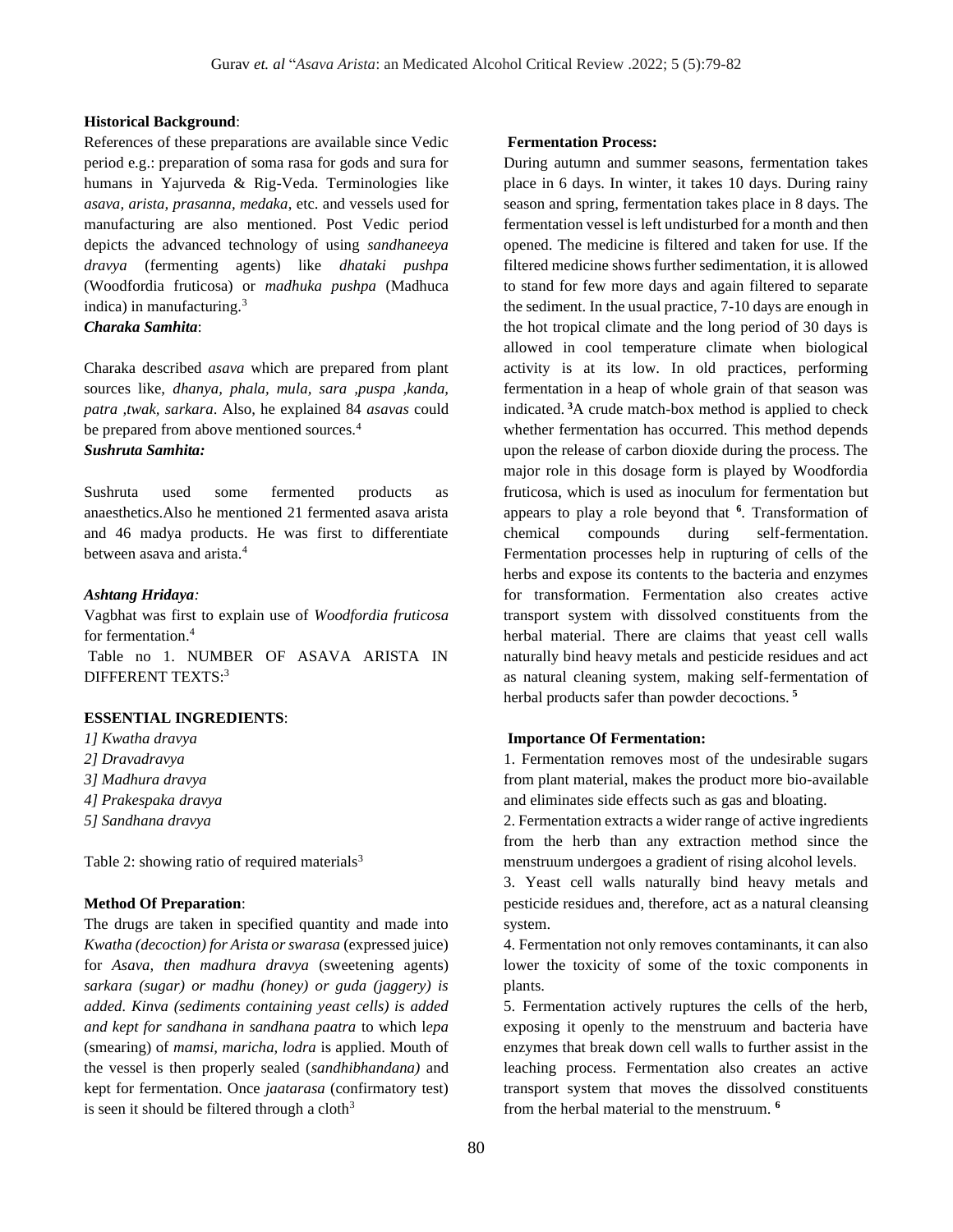### **Unique Preparation Explained By Gada Nigraha:** *1. Narikelasava:*

It is yet another very interesting formulation mentioned in Gada Nigraha. It is unique in its method of preparation and ingredients. It is mentioned as best Aphrodisiac and formulated by lord Shiva himself. All Ingredients are taken in mentioned quantity and mixed together in *SandhanaPatra* and placed for fermentation for 1 month. After 1 month it is filtered and can be

administered according to *Dosha and Agnibala*. **7**

# *2. Rasayana Arishta:*

As name suggest it is indicated for *Bala Vardhana and Vali Palitya Nashaka.* It is said to be formulated by Ashwini Kumar. *Sandhana is done in Mrugashira, Pushya, Hasta, and Rohini Nakshatra* for 12 nights and then after completion of *Sandhana* it is filtered and used

#### *3. Kushmanda Asava:*

Another very unique formulation from Gada Nigraha with an unique process of preparation. It is indicated for *Dhatukshaya, Mandagni, Grahani, Pliharoga, Raktapitta, Sthoulya,* etc. **<sup>7</sup>**

### **DISCUSSION**

Since the *samhita* period, the *asava arishta* formulations have been very well standardized in terms of manner of production, components, and so on. In *arishta, kathina* medicines are used to make *kashaya,* whereas in *asava,* volatile and *mrudu* drugs are used to make *hima/ swarasa,* which leaves some exceptions, similar to *takrarishta and kumaryasava*. Fermentation used to be done in earthen pots, but now it's done in plastic and steel tanks. *Sandhaneeya dravya* is often made using *dhataki pushpa*, however yeast can be substituted. Although the recommended percentage of sweetening agents (40%) is indicated in *anuktha maana*, there is a lot of variety in classics. The only difference is the technology used, which is based on practical experience with large-scale manufacturing time consumption, such as using an airconditioned chamber for *sandhana sthala*, yeast *as sandhaneeya dravya*, and so on. In the modern era of modern pharmaceutics, the general norm is still followed,

with certain technological variations.

#### **CONCLUSION**

*Asava arista* are considered superior when shelf life is concerned. This preparation got natural properties which acts as preservatives. "*Older the Golder"* principle applies to asava arista as this preparation got much more efficacy when they get older. These preparations are effective even with smaller dosage (*Alpa matra*). These preparations are used to treat "n" number of diseases.

# **Acknowledgements- Nil Conflict of Interest – None Source of Finance & Support - Nil**

#### **ORCID**

*Gurav Prajwal* <https://orcid.org/> 0000-0003-4543-9335

### **REFERENCES**

- 1) Bhatt N, Manasi Deshpande, Anupama Valvi. A critical review of standardization of Ayurvedic asava and arista – II Apparoches and outcome.WJPR 2016; 5 (5): 1565- 1577.
- 2) Pandey K,. Quality assurance and stability of asava and arista. Journal of Ayurveda and Integrated Medical Sciences 2018; 3(02), 38-41.
- 3) Sreelal AM, Critical analysis on pharmaceutics of alcoholic preparations (asava-arishta) in Ayurveda.JAHM 2014; 1 (9), 15-22. (7)
- 4) Das C, . Ayurvedic liquid dosage form asava and arista-An overview.IJPER 2017; 51(2): 169-176.
- 5) Mishra AK,. Asava and arista: An Ayurvedic medicine. An overview.IJPBA 2010; 1 (1): 24 -30.
- 6) Katiyar CK. 6 Aqueous Alcoholic Extraction of Medicinal and Aromatic Plants by Fermentation. Extraction Technologies for Medicinal and Aromatic Plants. 2008; 107-113.
- 7) Patel SD, Dr. Sruthi C.V, Dr. Manoj Kumar Samantaray, & Dr. Vikram S. (2020). Review on unexplored Asava Arishtas of Gada Nighraha. Journal of Ayurveda and Integrated Medical Sciences, 5(02), 130-134.

**How to cite this article:** Prajwal G, Mahadev B, Shreekant P, Satish V "*Asava Arista*: An Medicated Alcohol Critical Review" IRJAY.[online]2022;5(5);79-82. Available from[: https://irjay.com](https://irjay.com/) DOI link- https://doi.org/10.47223/IRJAY.2022.5513